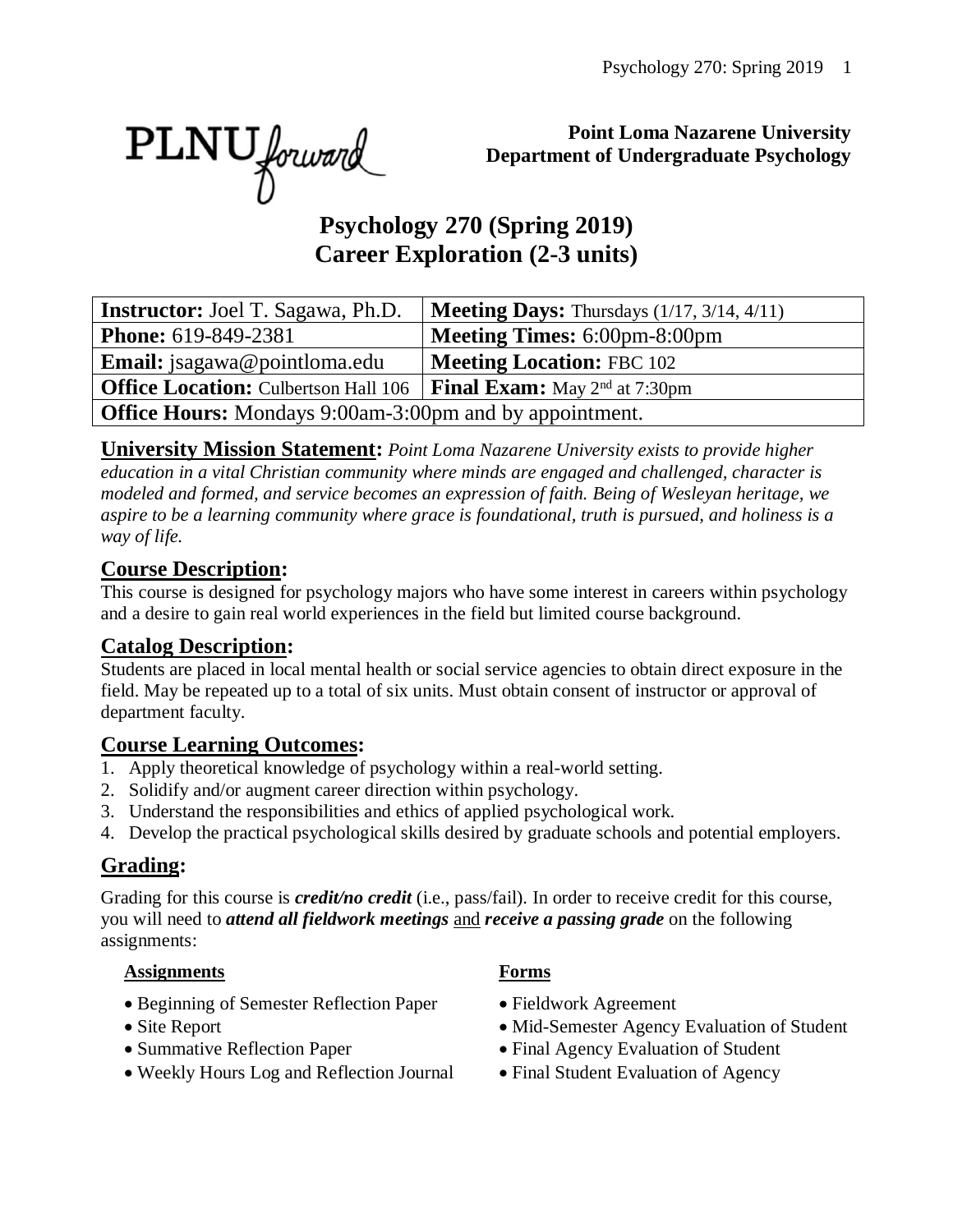#### **Course Requirements:**

- 1. *Fieldwork Meetings*: Students are required to attend all fieldwork meetings in order to receive full credit for this course. The purpose of these meetings is to provide students the opportunity to learn from one another regarding their various field placements and to gain support if needed.
- 2. *Reflection Journal and Fieldwork Hours Log*: Students are required to keep a weekly log of their fieldwork hours throughout the semester. In addition, students are required to take 5-10 minutes each week to reflect and document 1-2 basic insights gained while at their fieldwork placement. All fieldwork hours need to be completed between the first week of the semester and the final week of the semester. Exceptions (e.g., starting earlier or ending later) need to be approved by the instructor. The hour requirement for this course is variable and based on number of registered units. Detailed information on hour requirement per number of registered units is listed below:
	- 2 units  $= 100$  hours/semester (average 6 hours/week at the agency)
	- 3 units  $= 150$  hours/semester (average 10 hours/week at the agency)
- 3. *Beginning of Semester Reflection Paper*: Students are asked to complete an initial reflection paper regarding their professional goals while at their site placement and any concerns/challenges they are having at their site placement.
- 4. *Site Report*: Students are required to complete a site report in order to prepare for future graduate school and/or employment interviews. In addition, site reports are designed as a preparation tool for our mid-semester fieldwork meeting in which students are asked to share their site experiences with their peers for enhanced learning.
- 5. *Summative Reflection Paper*: Students are asked to complete a summative reflection paper demonstrating what they have learned about themselves, others, and the field of psychology.
- 6. *Fieldwork Agreement (Undergraduate Fieldwork Studies in Psychology Agreement)*: Students are required submit a signed fieldwork agreement by the second week of semester in order to receive full credit for this course. If students do not turn in a fieldwork agreement by this date, students may be required to drop this class in order to avoid a failing grade.
- 7. *Mid*-*Semester Student Evaluation (Agency Evaluation of Student)*: Students are required to obtain a mid-semester evaluation of their performance from their site supervisor before attending the mid-semester meeting. Failure to obtain a mid-semester evaluation may result in the student being dropped from the course.
- 8. *Final Student Evaluation (Agency Evaluation of Student)*: Students are required to obtain a final evaluation from their site supervisor before the final week of the semester.
- 9. *Final Site Evaluation (Student Evaluation of Agency)*: Students are also required to complete their final evaluation of their site by before the final week of the semester.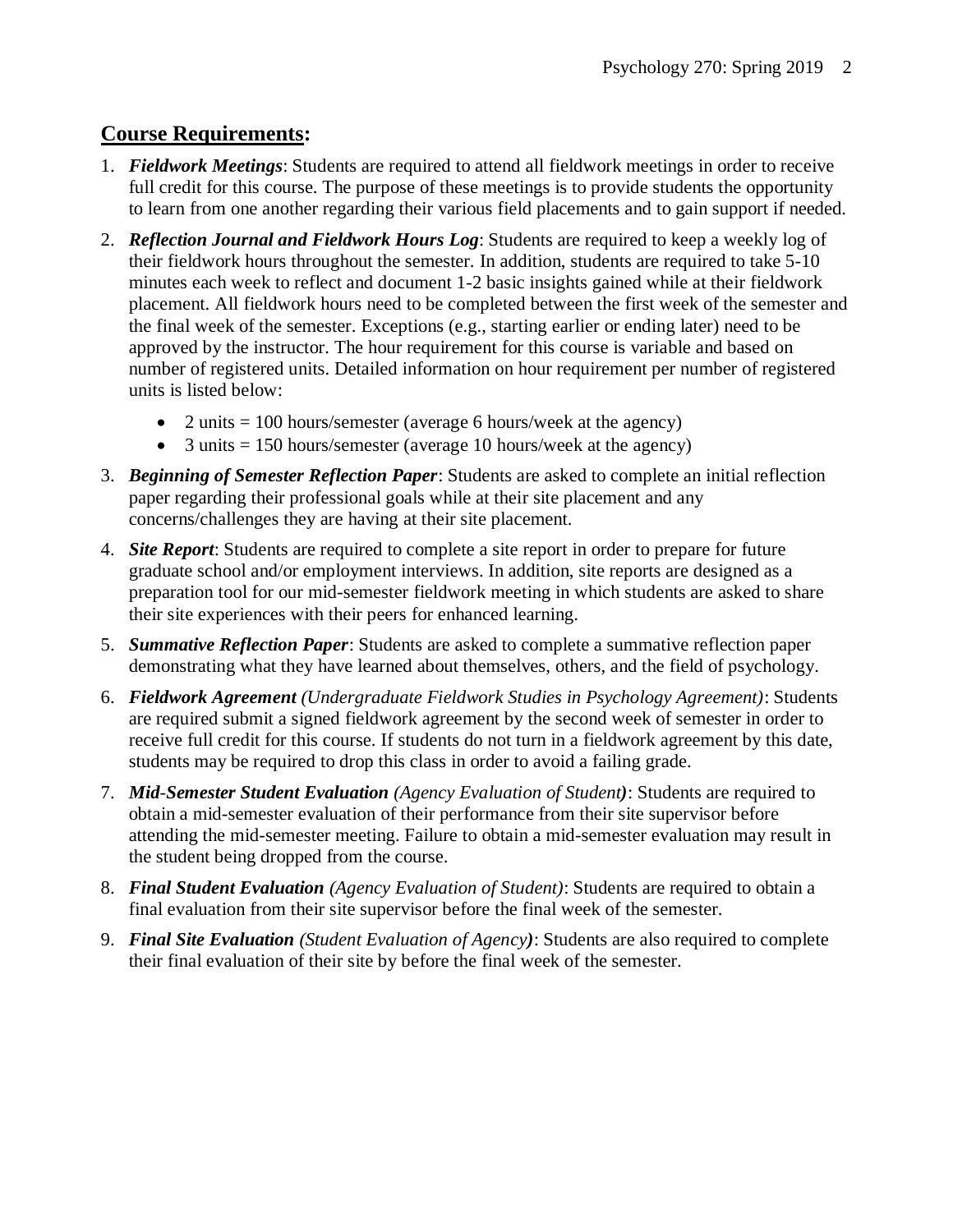#### **Course Policies:**

1*. Fieldwork Hours:* The hour requirement for this course is variable and based on the number of registered units. Each unit requires 50 hours of work. Detailed information on hour requirement per number of registered units is listed below:

- **2 units = 100 hours/semester (average 6 hours/week at agency)**
- **3 units = 150 hours/semester (average 10 hours/week at agency)**

2. *Credit/No Credit Policy*: Students will receive credit only for the semester in which the work is performed. Past employment or volunteer work may not be used for retroactive credit. Students will not receive credit for the course under the following circumstances:

- Failure to attend any meetings without prior permission from the instructor.
- Failure to complete required internship hours.
- Failure to complete required assignments.
- Failure to complete required evaluations.

3. *Late Assignments:* All assignments must be completed within the semester that the student is registered for the course. If any of your assignments are late, you run the risk of being dropped from the course.

4. *In Progress (IP):* Students may be given an incomplete in this course in the event of an unusual situation where the completion of the field work hours is beyond the control of the student.

5. *Ethical Violations:* Anyone found cheating, plagiarizing, or any other form of academic dishonesty, will be given No Credit for the assignment and in most cases No Credit for the course. Please refer to the PLNU university catalog for a full description of the campus policy.

6. *Special Academic Accommodations:* Any student in this course who has a disability that might prevent them from fully demonstrating their abilities should meet with an advisor in the Disability Resource Center within the first two weeks of class to initiate disability verification and discuss accommodation that may be necessary to ensure full participation in the successful completion of course requirements. The Disability Resource Center can be contacted by phone at 619-849-2486 or by e-mail at [DRC@pointloma.edu.](mailto:DRC@pointloma.edu)

#### **Steps to Securing Your Fieldwork Internship with an Approved Site for PSY270**

- 1. Complete and submit Application for Psychology Fieldwork form.
- 2. Meet with Prof. Sagawa to discussion potential options for placement.
- 3. Begin the application process with an approved site.
- 4. Register for PSY270 online during open registration.
- 5. Complete the interview and orientation process with your site including any necessary

background checks, immunizations, orientation meetings, and/or interviews.

6. Meet with your supervisor and complete the Fieldwork Agreement form.

#### **Steps to Securing Your Fieldwork Internship with a New Site for PSY270**

- 1. Complete Application for Psychology Field Work.
- 2. Meet with Prof. Sagawa to discuss potential options for placement.
- 3. Register for PSY270 online during open registration.
- 4. Meet with the Office of Strengths and Vocation to explore options.
- 6. Join Prof. Sagawa to visit the new site.

7. Complete interview and orientation process with your site including any necessary background checks, immunizations, orientation meetings, and/or interviews.

8. Meet with your supervisor and complete the Fieldwork Agreement form.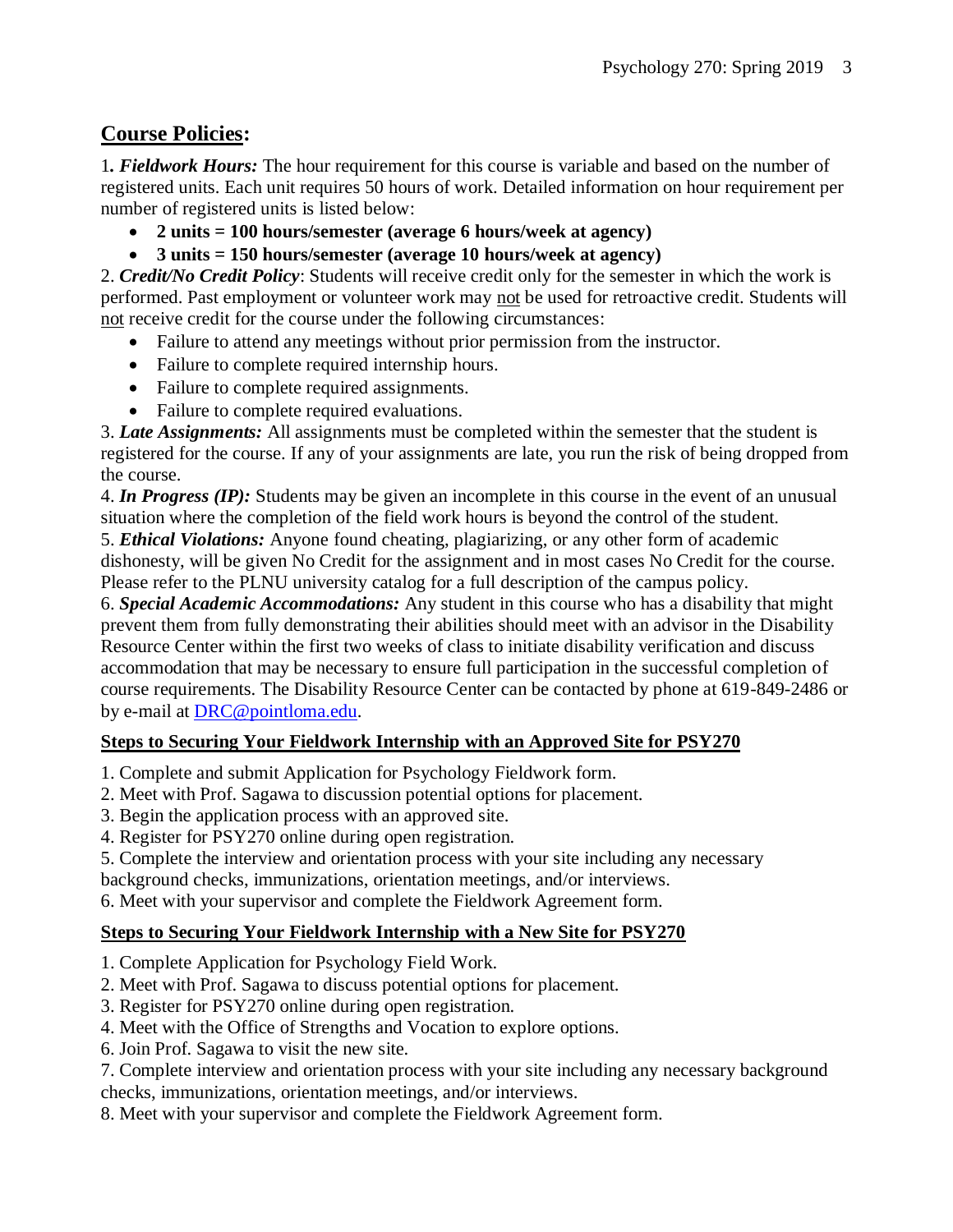#### **University Policies:**

1. *Educational Goals*: An internship or practicum must be part of an approved major or concentration within an academic department. Students must meet all prerequisites before participating. Each academic department offering internships or practicums for academic credit will clearly define the educational goals for these programs in written form. Learning objectives/career goals for the student and specific expectations from the internship or practicum site must stem from these educational goals.

2. *Locations*: Internship and practicum locations must be selected in collaboration with the department and appropriate faculty supervisor. Supervisor may call or visit site. Educational goals and accompanying expectations of the student must be agreed upon by the agency or business in order for it to quality as an approved site. When needed, legal rights and liabilities of the student of the site and of the University will be clearly stated and agreed to in writing before the beginning of the experience.

3. *Remuneration*: Traditionally PLNU academic internships and practicum assignments have not been paid positions. It was believed that the agency in which the student was placed was not to be considered the employer, but it was to serve as a partner in an educational experience for preprofessionals. As workplace policies have changed and liability concerns have arisen, the paid internship model has become common practice. If an internship includes payment for services (i.e., minimum wage, etc.), this must be stated in writing by the agency or business providing the paid internship. These conditions must be approved by the supervising academic department prior to the first day of the internship experience. Students may not use current employment locations to count for credit unless the workplace also qualifies under the previously stated PLNU educational policies, and a specific assignment is agreed upon. This determination must be made in consultation with the faculty supervisor. Past employment or volunteer work may not be used for retroactive credit. It remains the goal that agencies and businesses will be located by the academic departments and will participate with the University to provide valuable educational experiences, whether paid positions or not. Non-paid experiences can be mutually beneficial to both the sponsoring agency and the student, particularly if they are less encumbered by profit expectations. Students should be encouraged by faculty supervisors to pursue non-paid experiences with equal enthusiasm as with paid positions.

#### **Final Examination Policy:**

Successful completion of this class requires taking the final examination on its scheduled day. The [Final Exam Schedule](http://www.pointloma.edu/experience/academics/class-schedules) is available online.

#### **Attendance and Participation Policy:**

Regular and punctual attendance at all classes is considered essential to optimum academic achievement. If the student is absent for more than 10 percent of class meetings, the faculty member can file a written report which may result in de-enrollment. If the absences exceed 20 percent, the student may be de-enrolled without notice until the university drop date or, after that date, receive the appropriate grade for their work and participation. A complete description of the [Academic](https://catalog.pointloma.edu/content.php?catoid=18&navoid=1278#Class_Attendance)  [Policies](https://catalog.pointloma.edu/content.php?catoid=18&navoid=1278#Class_Attendance) can be found in the Undergraduate Academic Catalog.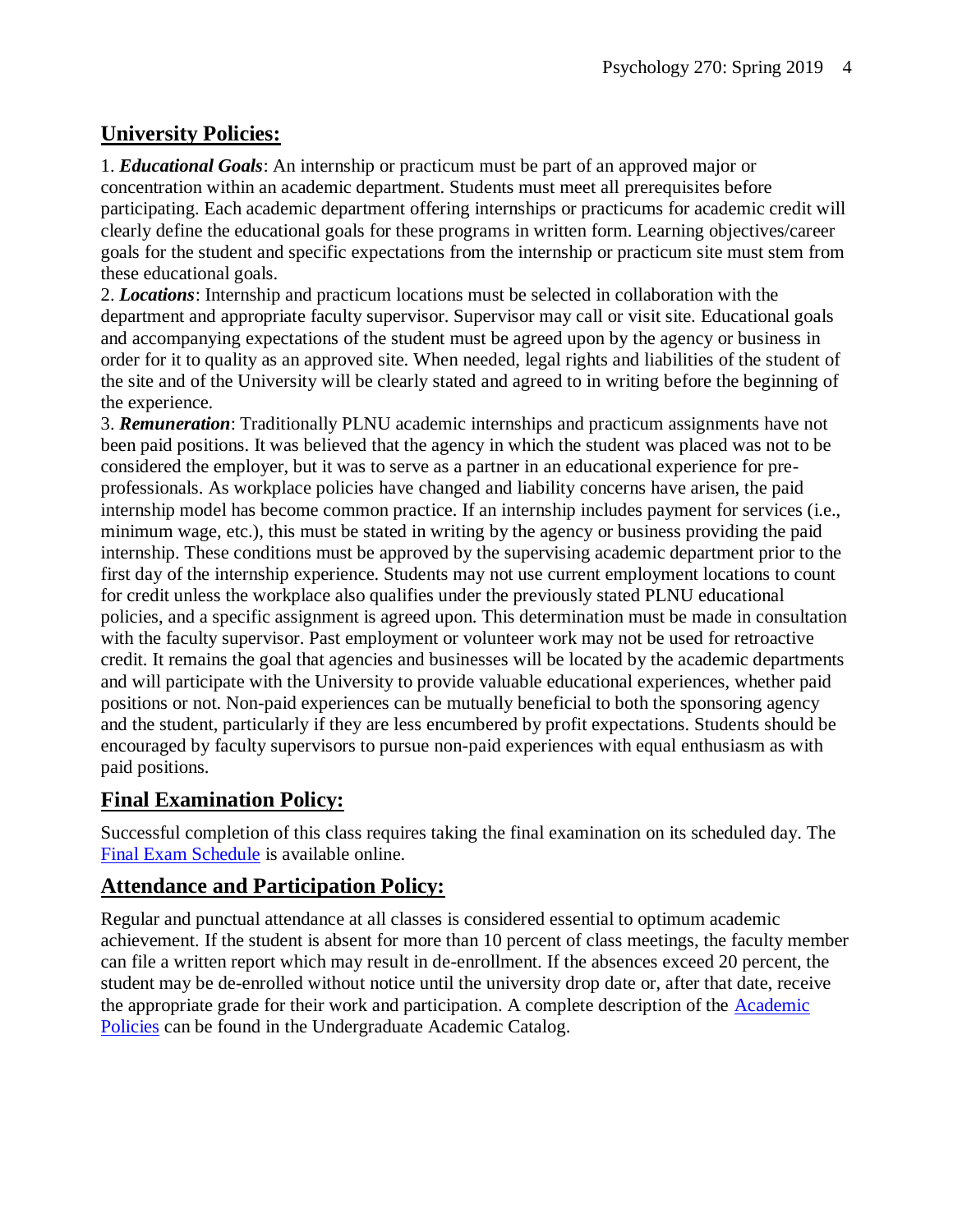#### **Course Credit Hour Information:**

Following the [PLNU Credit Hour Policy,](http://catalog.pointloma.edu/content.php?catoid=18&navoid=1278#Credit_Hour_Definition) to meet the identified student learning outcomes of this course, the expectations are that this 2-3 unit course, delivered over a 15 week semester will approximate 2-3 hours/week classroom or direct faculty instruction. In addition, out of class student work will approximate a minimum of 4-8 hours each week. Specific details about how the class meets the credit hour requirement can be provided upon request.

#### **Academic Honesty Policy:**

Students should demonstrate academic honesty by doing original work and by giving appropriate credit to the ideas of others. Academic dishonesty is the act of presenting information, ideas, and/or concepts as one's own when in reality they are the results of another person's creativity and effort. A faculty member who believes a situation involving academic dishonesty has been detected may assign a failing grade for that assignment or examination, or, depending on the seriousness of the offense, for the course. Faculty will follow and students may appeal using the procedures in the University Catalog. See the [Academic Policies](https://catalog.pointloma.edu/content.php?catoid=18&navoid=1278#Academic_Honesty) for definitions of kinds of academic dishonesty and for further policy information.

#### **Academic Accommodations:**

While all students are expected to meet the minimum standards for completion of this course as established by the instructor, students with disabilities may require academic adjustments, modifications, or auxiliary aids/services. At Point Loma Nazarene University (PLNU), these students are requested to register with the **Disability Resource Center** (DRC), located in the Bond Academic Center [\(DRC@pointloma.edu](mailto:DRC@pointloma.edu) or 619-849-2381). The DRC's policies and procedures for assisting such students in the development of an appropriate academic adjustment plan (AP) allows PLNU to comply with Section 504 of the Rehabilitation Act and the Americans with Disabilities Act. Section 504(a) prohibits discrimination against students with special needs and guarantees all qualified students equal access to and benefits of PLNU programs and activities. After the student files the required documentation, the DRC, in conjunction with the student, will develop an AP to meet that student's specific learning needs. The DRC will thereafter email the student's AP to all faculty who teach course in which the student is enrolled each semester. The AP must be implemented in all such courses. If students do not wish to avail themselves of some or all of the elements of their AP in a particular course, it is the responsibility of those students to notify their professor in that course. PLNU highly recommends that DRC students speak with their professors during the first two weeks of each semester about the applicability of their AP in that particular course and/or if they do not desire to take advantage of some or all of the elements of their AP in that course. Students may find additional support through other campus offices as well including the [Office of Spiritual Development,](https://www.pointloma.edu/offices/spiritual-development) the [Tutorial Center,](https://www.pointloma.edu/offices/tutorial-services) and/or the [Wellness Center.](https://www.pointloma.edu/offices/wellness-center)

#### **Copyright Policy:**

Point Loma Nazarene University, as a non-profit educational institution, is entitled by law to use materials protected by US Copyright Act for classroom education. Any use of those materials outside of the class may violate the law. More information on the [PLNU Copyright Policy](http://libguides.pointloma.edu/content.php?pid=203591&sid=1700398) can be found online.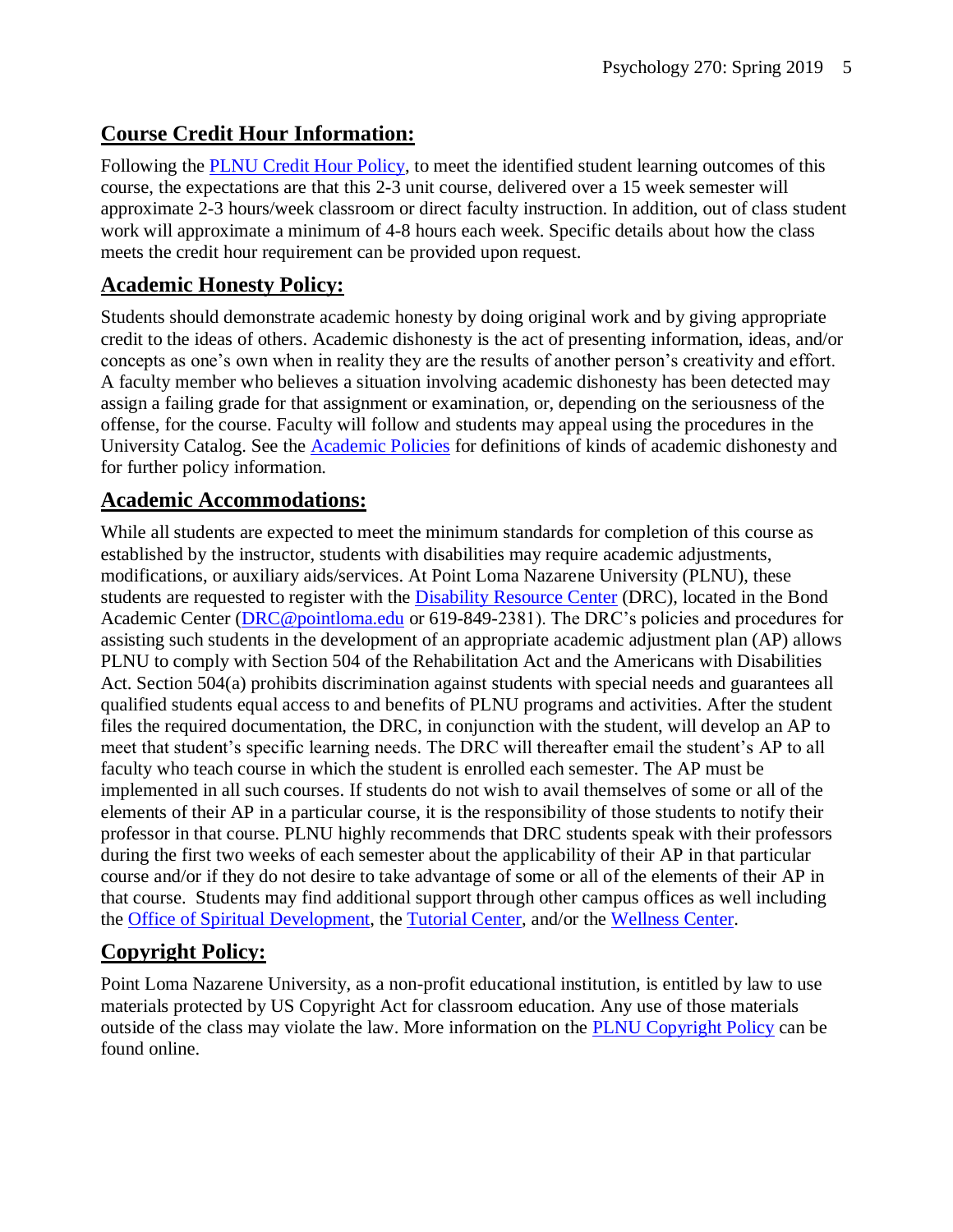#### **Psychology 270 Tentative Schedule**

Beginning of Semester Meeting (January 17th) *Assignment Due: Fieldwork Agreement*

Indivdual Meetings with Professor (February 11<sup>th</sup>-February 15<sup>th</sup>) *Assignment Due: Beginning of Semester Reflection Paper*

Mid-Semester Meeting (March 14<sup>th</sup>) *Assignment Due: Site Report Assignment Due: Agency Evaluation of Student (Mid-Semester)*

Final Meeting (April  $11<sup>th</sup>$ ) *Assignment Due: Summative Reflection Paper*

Final Exam – Final Evaluation Meetings with Professor (April 29<sup>th</sup>-May 3<sup>rd</sup>) *Assignment Due: Weekly Hours Log & Reflection Journal Assignment Due: Agency Evaluation of Student (Final) Assignment Due: Student Evaluation of Agency*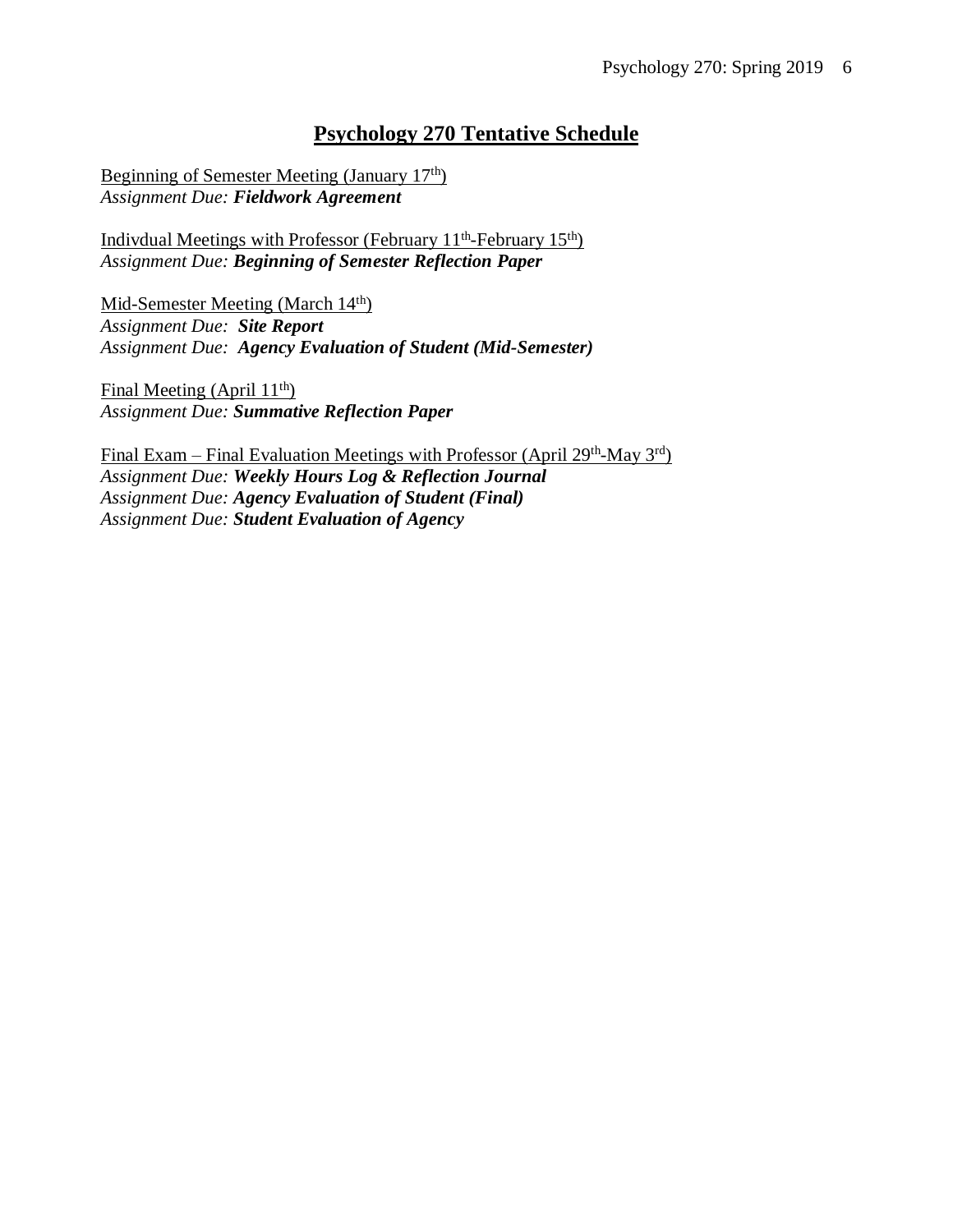#### **Fieldwork Hours Log and Reflection Journal**

Please take 5-10 minutes each week to reflect on your experience at your fieldwork placement. After reflection, please make sure to write down 1-2 insights gained about yourself, others, the field of psychology, and/or your potential fit for a career in psychology. Reflections are to be brief (i.e., no more than one sentence) and may be listed in bullet points. In addition, please remember to document your fieldwork hours on a weekly basis. All fieldwork hours need to be completed between the first week of the semester and the final week of the semester. Exceptions need to be approved by the instructor. The hour requirement for this course is based on number of registered units. Detailed information on hour requirement per registered units is listed below.

- 2 units  $= 100$  hours/semester (average 6 hours/week at the agency)
- 3 units  $= 150$  hours/semester (average 10 hours/week at the agency)
- 4 units  $= 200$  hours/semester (average 14 hours/week at the agency)

| <b>Week</b>                                                                        | <b>Hours</b>           | <b>Insights</b> |       |  |
|------------------------------------------------------------------------------------|------------------------|-----------------|-------|--|
| 1                                                                                  |                        |                 |       |  |
| $\boldsymbol{2}$                                                                   |                        |                 |       |  |
| $\mathbf{3}$                                                                       |                        |                 |       |  |
| 4                                                                                  |                        |                 |       |  |
| 5                                                                                  |                        |                 |       |  |
| 6                                                                                  |                        |                 |       |  |
| 7                                                                                  |                        |                 |       |  |
| 8                                                                                  |                        |                 |       |  |
| 9                                                                                  |                        |                 |       |  |
| 10                                                                                 |                        |                 |       |  |
| 11                                                                                 |                        |                 |       |  |
| 12                                                                                 |                        |                 |       |  |
| 13                                                                                 |                        |                 |       |  |
| 14                                                                                 |                        |                 |       |  |
| 15                                                                                 |                        |                 |       |  |
| <b>Total</b>                                                                       |                        |                 |       |  |
| I, the undersigned, verify that all information submitted in this log is accurate. |                        |                 |       |  |
| Student's Signature:                                                               |                        |                 | Date: |  |
|                                                                                    | Supervisor's Signature |                 | Date: |  |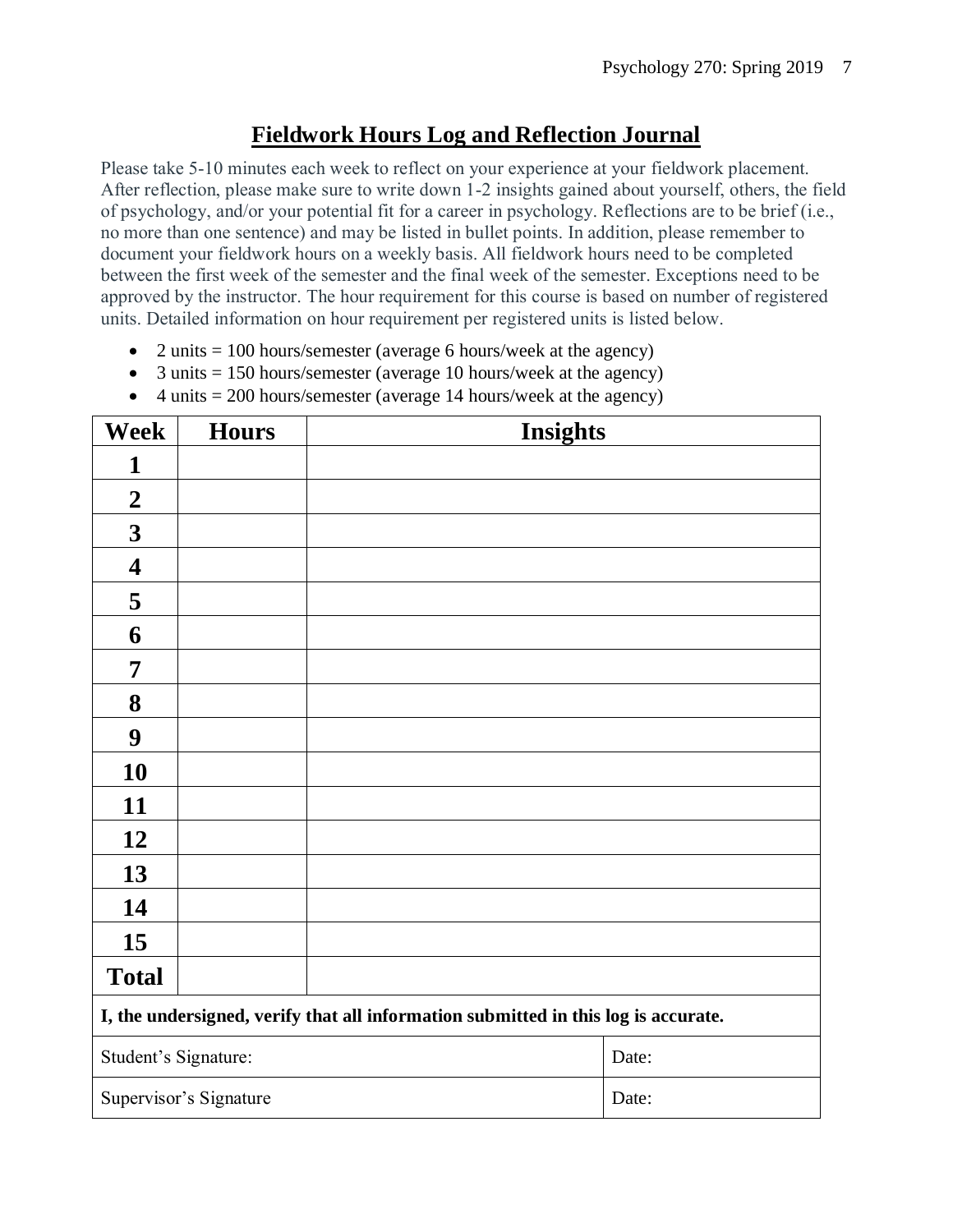## **Beginning of Semester Reflection Paper**

Please provide a 1-2 page (250-500 word) response to the following questions:

- **Learning Experiences**: What experiences and/or learning opportunities are you hoping to get while at your placement this semester? How do you plan on advocating for yourself in order to obtain these experiences and/or learning opportunities? Learning opportunities may include but are not limited to: counseling, emotional support, behavior modification, behavioral monitoring, data collection, intake interviews, documentation, treatment planning, case management, community outreach, pitch writing, marketing services, and/or education.
- **Challenging Experiences**: What has been difficult or challenging about being at your placement so far? What are your initial concerns and/or questions with regard to being at your placement this semester? How do you plan on going about resolving these challenges or answering these questions?
- **Career Exploration**: What careers would you like to learn more about this semester while at your site placement? Who would you like to potentially conduct an informational interview with at your site? What questions would you like to ask them?

\*Note. This purpose of this assignment is to increase your awareness of your professional goals and to help you to develop a plan to enhance your learning experiences while your site placement this semester. As such, you will be asked to share your responses to these questions at your indivdual meeting with the instructor during the second month of the semester. A detailed description of the grading rubric for this assignment can be found online.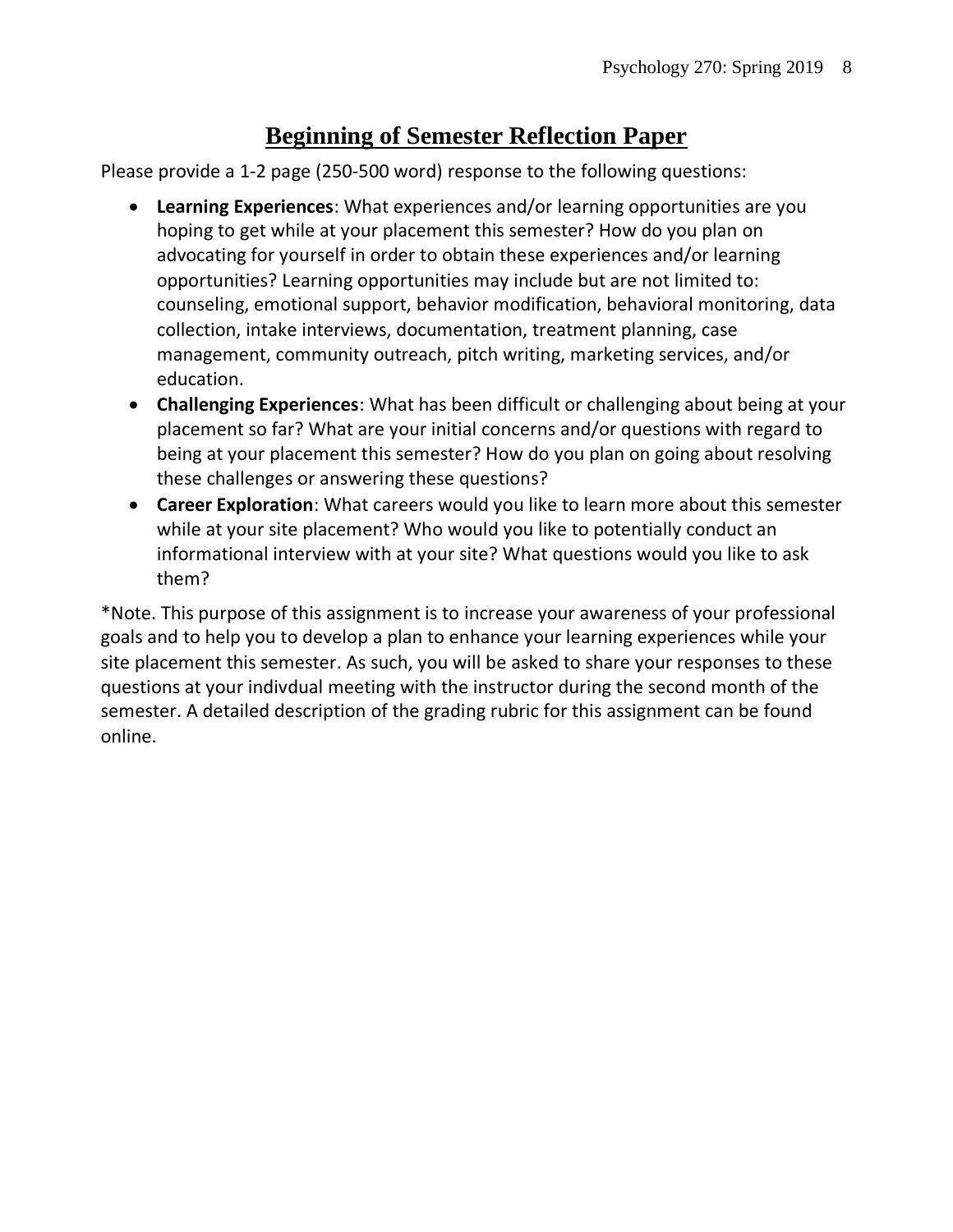# **Site Report**

Please provide a 2-4 page (500-1000 word) description of your site placement including the following:

- **Mission**: What is the mission statement of your site placement? In cases where no mission statement has been created, please describe the overall vision for and/or goals of your site placement.
- **Demographics:** What are the demographics of the people that your site serves? Descriptions of demographics may include but are not limited to: age, gender, socioeconomic status, education level, ethnicity, and geographic location.
- **Presenting Concerns**: What are some reasons why a person might visit your site? Reasons may include but are not limited to: educational concerns, mental health issues, help with marketing, desire for leadership development, help with employee benefits, and/or health problems. Please be as specific as you can in response to this question.
- **Services**: What are the primary services that your site provides? Services provide may include but are not limited to: leadership development, marketing services, individual counseling, group counseling, art therapy, case management, training and education, emotional support, spiritual support, and/or assessment.
- **Staff Characteristics**: What are the staff characteristics of your site placement? Staff characteristics may include but are not limited to: staff education and/or degrees, staff roles and/or titles, and staff duties and/or areas of expertise.
- **Learning Opportunities**: What are the duties and/or learning opportunities/experiences are offered to fieldwork students at your agency? Learning opportunities may include but are not limited to: counseling, emotional support, behavior modification, behavioral monitoring, data collection, intake interviews, documentation, treatment planning, case management, community outreach, pitch writing, marketing services, and/or education.

\*Note. This purpose of this assignment is to help your fellow students learn more about the fieldwork experiences available to them as undergraduate students. As such, you will be asked to share your responses to these questions at our mid-semester meeting. A detailed grading rubric for this assignment can be found online.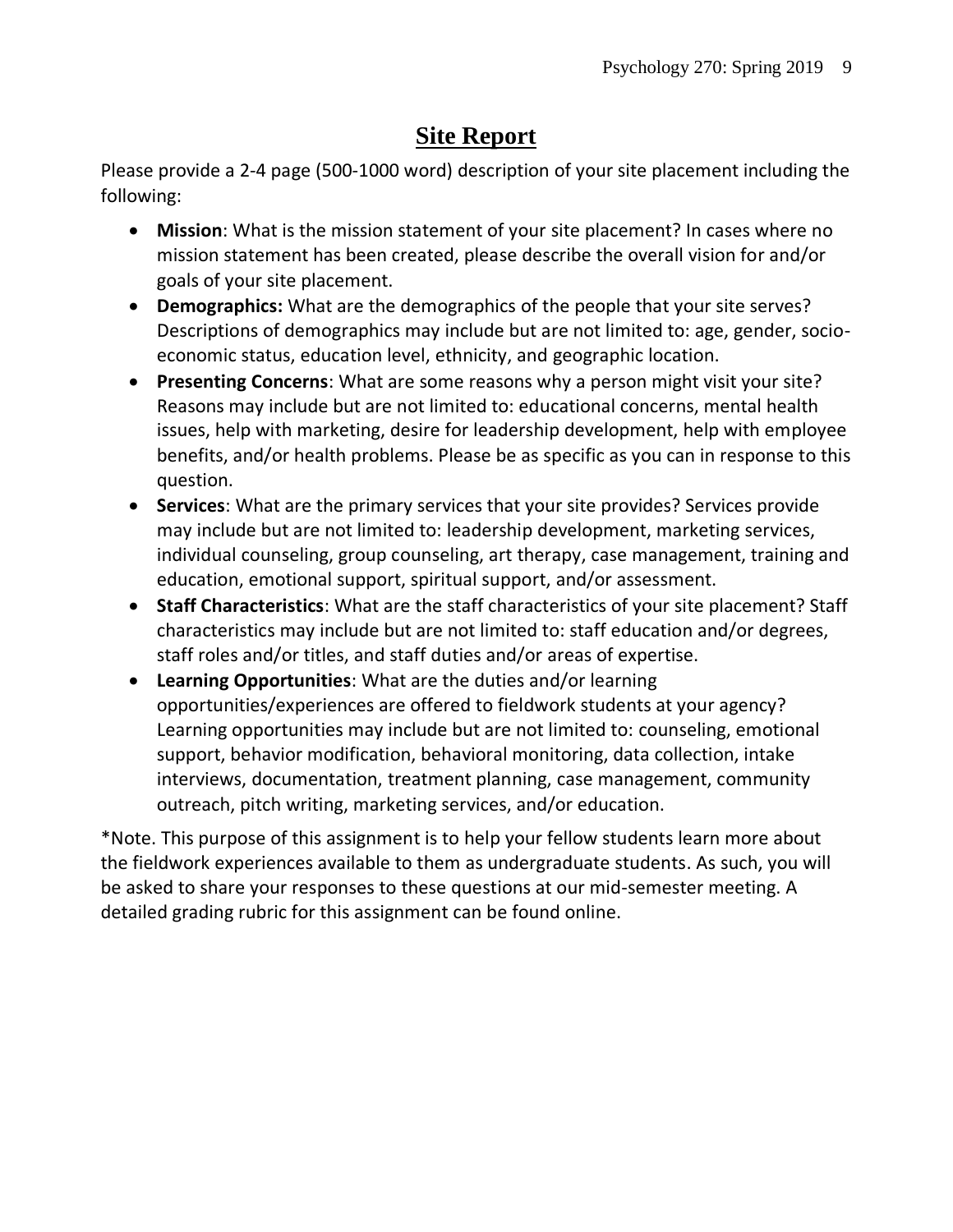# **Summative Reflection Paper**

Please provide a 2-4 page (500-1000 word) reflection regarding your site placement including the following:

1. **Rewarding Experience(s)**: What have you especially enjoyed doing while at your placement? What has been your most rewarding experience with a group, individual, client, resident, patient, and/or project at your site?

2. **Challenging Experience(s)**: What has been difficult or challenging about being at your placement? What has been your most challenging experience with a group, individual, client, resident, patient and/or project at your site? How have you worked to resolve these challenges?

3. **Personal and Professional Development**: What have you learned about yourself and others while at your placement? What have you learned about the professional world and expectations of supervisors within the professional world? What have you learned about your personal strengths and growth areas?

4. **Career Direction**: What career directions are you considering following your experience at your site? How has your experience at your placement shaped, solidified, or changed your future career goals and/or direction?

5. **Knowledge and Skills**: What have you learned about the field of psychology or a related field (e.g., marketing or human resources) while at your placement? What skills have you been able to develop while at your site? What psychological theories or principles have you been able to apply while at your placement?

**6. Conclusion and Recommendation**: How have you benefited from being placed at your site placement this semester? Would you recommend your site as a potential placement for future students? Why or why not?

\*Note. This purpose of this assignment is to prepare you for future interviews with graduate schools and/or employment agencies. As such, you will be asked to share your responses to these questions at our final meeting. A detailed grading rubric for this assignment can be found online.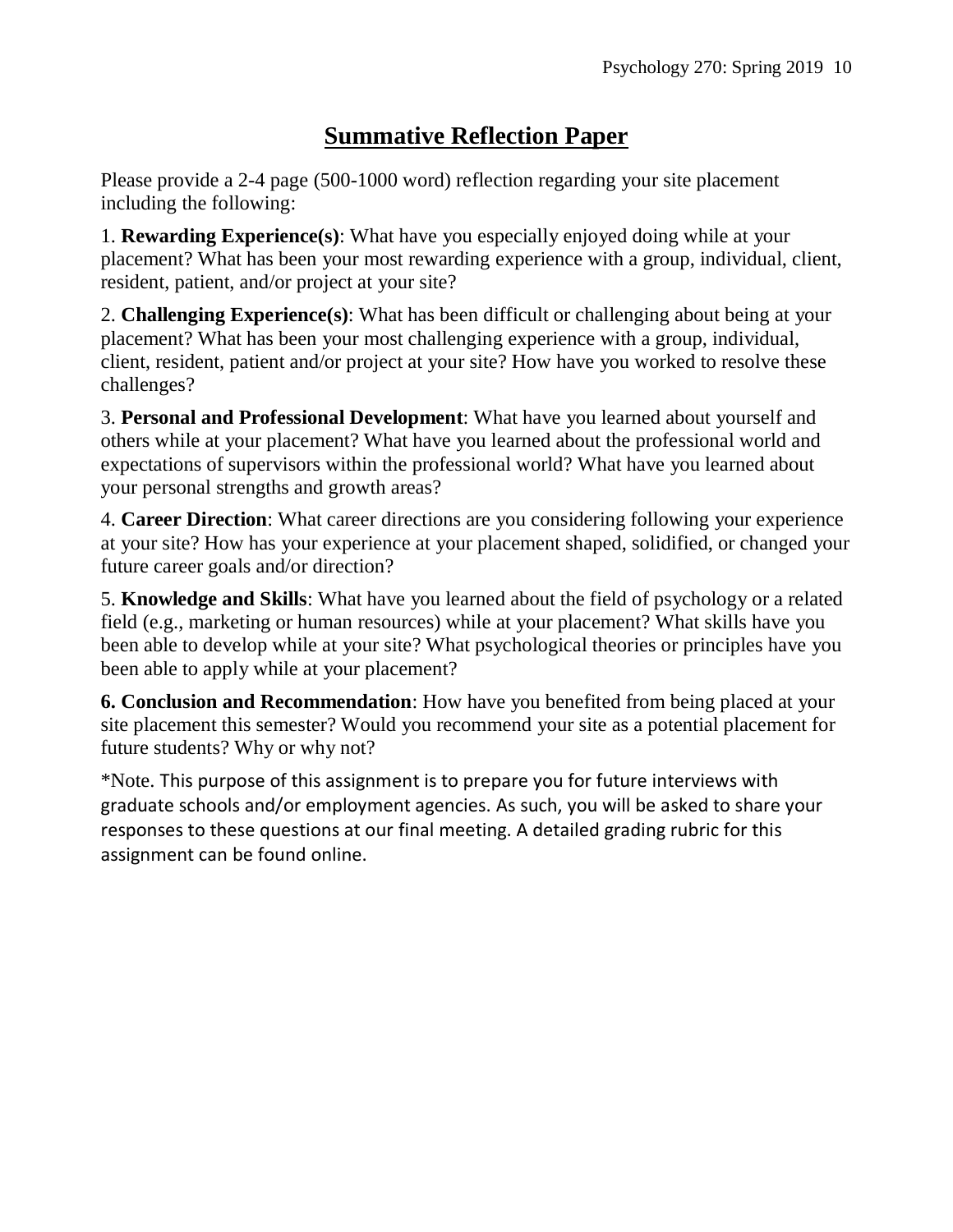┑

# $\text{PLNU}$  forward

 $\Box$ 

**Point Loma Nazarene University Department of Undergraduate Psychology**

# **Undergraduate Fieldwork Studies in Psychology Agreement**

| STUDENT'S CONTACT INFORMATION (To be completed by the <i>student</i> )          |  |  |  |  |  |  |
|---------------------------------------------------------------------------------|--|--|--|--|--|--|
| Student's Name:                                                                 |  |  |  |  |  |  |
| Student's Address:                                                              |  |  |  |  |  |  |
|                                                                                 |  |  |  |  |  |  |
| <b>Student's Phone Number:</b>                                                  |  |  |  |  |  |  |
| Student's Email Address:                                                        |  |  |  |  |  |  |
| Student's Class Standing (please check one):                                    |  |  |  |  |  |  |
| $\Box$ Junior $\Box$ Senior<br>$\Box$ Freshman<br>$\Box$ Sophomore<br>$\Box$ 5+ |  |  |  |  |  |  |
| SUPERVISOR'S CONTACT INFORMATION (To be completed by the <i>agency</i> )        |  |  |  |  |  |  |
| <b>Agency Name:</b>                                                             |  |  |  |  |  |  |
| <b>Agency Address:</b>                                                          |  |  |  |  |  |  |
|                                                                                 |  |  |  |  |  |  |
| Primary Supervisor's Name:                                                      |  |  |  |  |  |  |
| Primary Supervisor's Title:                                                     |  |  |  |  |  |  |
| Primary Supervisor's Phone Number:                                              |  |  |  |  |  |  |
| Primary Supervisor's Email Address:                                             |  |  |  |  |  |  |
| INSTRUCTOR'S CONTACT INFORMATION (To be completed by <i>instructor</i> )        |  |  |  |  |  |  |
| Instructor's Name: Joel Sagawa, Ph.D.                                           |  |  |  |  |  |  |
| Instructor's Address: Department of Psychology (Culbertson Hall)                |  |  |  |  |  |  |
| 3900 Lomaland Drive<br>San Diego, Ca 92016                                      |  |  |  |  |  |  |
| Instructor's Phone Number: 619-849-2381                                         |  |  |  |  |  |  |
| Instructor's Email Address: jsagawa@pointloma.edu                               |  |  |  |  |  |  |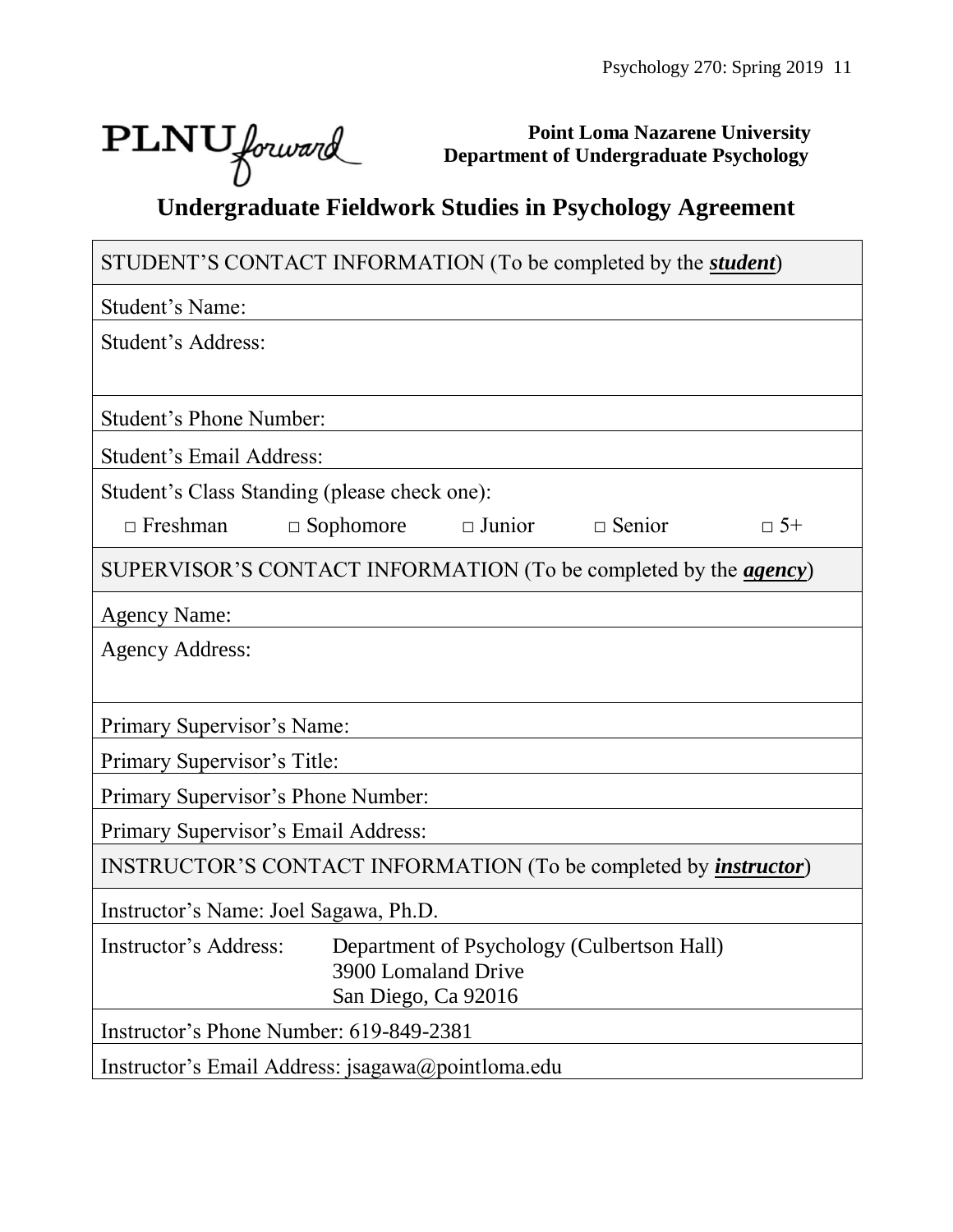| FIELDWORK HOURS (To be completed by the <i>student</i> )                                                                                                                                                                                                                                                                                                                                                                                    |                                                       |            |  |  |  |
|---------------------------------------------------------------------------------------------------------------------------------------------------------------------------------------------------------------------------------------------------------------------------------------------------------------------------------------------------------------------------------------------------------------------------------------------|-------------------------------------------------------|------------|--|--|--|
| Number of units (please check one):                                                                                                                                                                                                                                                                                                                                                                                                         | $\Box$ 3 units (150 hours) $\Box$ 4 units (200 hours) |            |  |  |  |
| <b>Agreed Upon Start Date:</b>                                                                                                                                                                                                                                                                                                                                                                                                              | <b>Agreed Upon End Date:</b>                          |            |  |  |  |
| FIELDWORK DESCRIPTION (To be completed by the <i>agency</i> )                                                                                                                                                                                                                                                                                                                                                                               |                                                       |            |  |  |  |
| Please list duties and learning experiences offered to the student by the agency:<br>(Agency may attach description of duties and learning experiences if desired)                                                                                                                                                                                                                                                                          |                                                       |            |  |  |  |
| Please describe training opportunities offered to the student by the agency:<br>(Agency may attach description of training opportunities if desired)                                                                                                                                                                                                                                                                                        |                                                       |            |  |  |  |
| When will training (if any) occur? Please select all that apply.<br>$\Box$ Mon<br>$\Box$ Sun<br>$\Box$ Tue                                                                                                                                                                                                                                                                                                                                  | $\Box$ Wed $\Box$ Thur<br>$\Box$ Fri                  | $\Box$ Sat |  |  |  |
| When will supervision (if any) occur? Please select all that apply.<br>$\Box$ Mon<br>$\Box$ Tue<br>$\Box$ Sun<br>$\Box$ Not Applicable $\Box$ Other (please describe):                                                                                                                                                                                                                                                                      | $\Box$ Wed $\Box$ Thur<br>$\Box$ Fri                  | $\Box$ Sat |  |  |  |
| SIGNATURES (To be signed by <i>agency supervisor, student</i> , and <i>instructor</i> )                                                                                                                                                                                                                                                                                                                                                     |                                                       |            |  |  |  |
| We, the undersigned, accept the responsibilities outlined in this agreement. I, the student, have<br>read and understand that credit for this course is contingent upon meeting all requirements (e.g.,<br>assignments and evaluations) for this course as outlined in the syllabus in addition to performing<br>the work described above. Any deviation from what has been indicated above is to be worked out<br>by all parties involved. |                                                       |            |  |  |  |
| Student's Signature:                                                                                                                                                                                                                                                                                                                                                                                                                        |                                                       | Date:      |  |  |  |
| Agency Supervisor's Signature:                                                                                                                                                                                                                                                                                                                                                                                                              |                                                       | Date:      |  |  |  |
| Instructor's Signature:                                                                                                                                                                                                                                                                                                                                                                                                                     |                                                       | Date:      |  |  |  |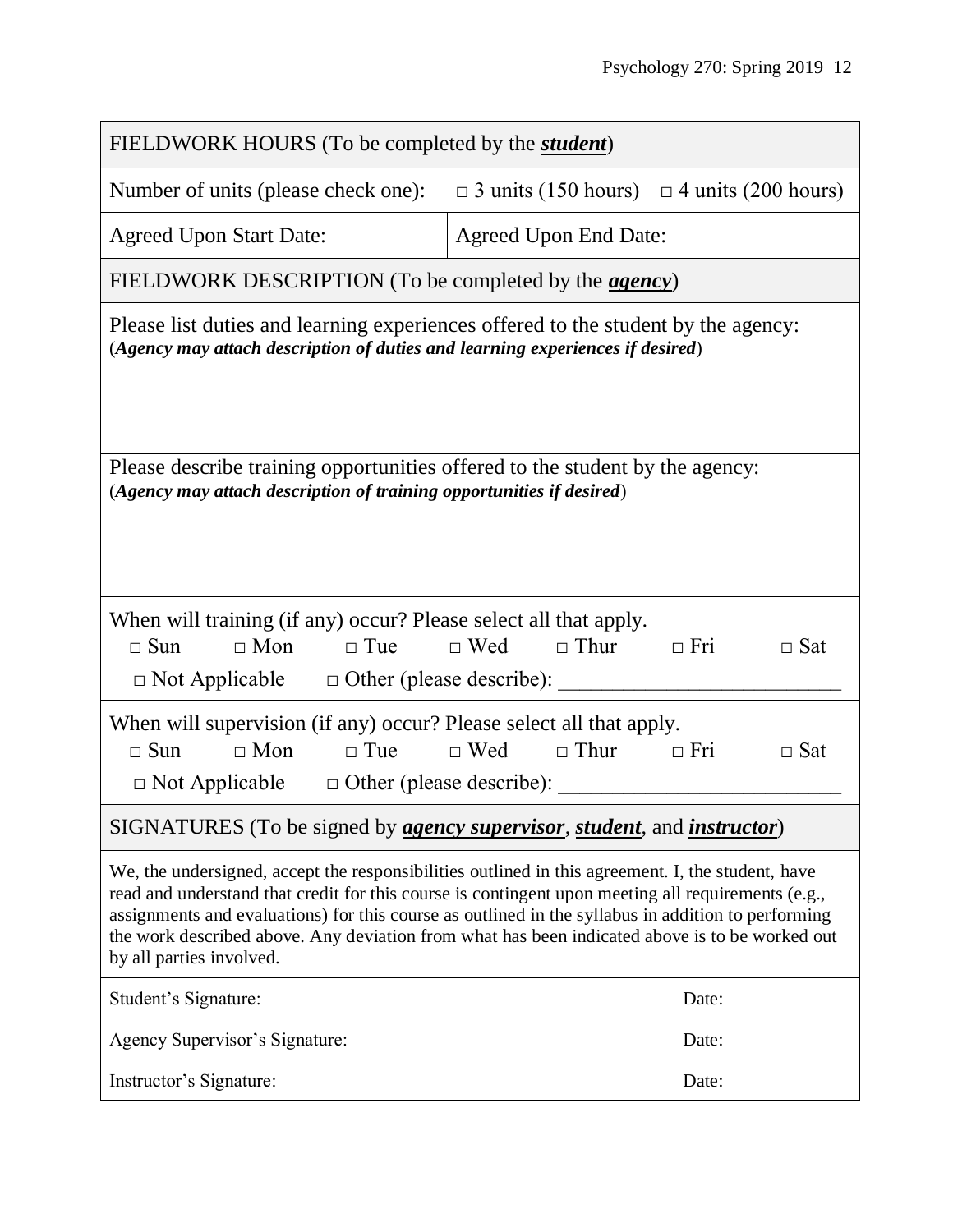$\text{PLNU}_{forward}$ 

**Point Loma Nazarene University Department of Undergraduate Psychology**

# **Agency Evaluation of Student**

| <b>CONTACT INFORMATION:</b>                          |                |                                                                                                                                                                                                               |   |                       |
|------------------------------------------------------|----------------|---------------------------------------------------------------------------------------------------------------------------------------------------------------------------------------------------------------|---|-----------------------|
| Agency:                                              |                |                                                                                                                                                                                                               |   |                       |
| <b>Agency Supervisor:</b>                            |                |                                                                                                                                                                                                               |   |                       |
| Student:                                             |                |                                                                                                                                                                                                               |   |                       |
| <b>FIELDWORK HOURS:</b>                              |                |                                                                                                                                                                                                               |   |                       |
| <b>Placement Began:</b>                              |                | <b>Placement Ends:</b>                                                                                                                                                                                        |   |                       |
| <b>Approximate Number of Hours Completed:</b>        |                |                                                                                                                                                                                                               |   |                       |
| <b>RATING SCALE:</b>                                 |                |                                                                                                                                                                                                               |   |                       |
|                                                      |                | USING THE RATING SCALE BELOW, PLEASE EVALUTE THE STUDENT ASSIGNED TO<br>YOUR PROGRAM IN TERMS OF THE FOLLOWING CRITERIA. ENTER N/A IF YOU DID<br>NOT HAVE THE CHANCE TO OBSERVE STUDENT IN A PARTICULAR AREA. |   |                       |
| $\mathbf{1}$<br><b>VERY POOR</b>                     | $\overline{2}$ | 3<br><b>AVERAGE</b>                                                                                                                                                                                           | 4 | 5<br><b>EXCELLENT</b> |
| <b>GENERAL CHARACTERISTICS:</b>                      |                |                                                                                                                                                                                                               |   | <b>RATING</b>         |
| Personal appearance<br>1.                            |                |                                                                                                                                                                                                               |   |                       |
| 2.<br><b>Emotional maturity</b>                      |                |                                                                                                                                                                                                               |   |                       |
| 3.<br>Reliability and responsibility                 |                |                                                                                                                                                                                                               |   |                       |
| Initiative and resourcefulness<br>4.                 |                |                                                                                                                                                                                                               |   |                       |
| Interest and enthusiasm<br>5.                        |                |                                                                                                                                                                                                               |   |                       |
| Ability to get along and work well with others<br>6. |                |                                                                                                                                                                                                               |   |                       |
| Ability to communicate orally<br>7.                  |                |                                                                                                                                                                                                               |   |                       |
| Ability to communicate in writing<br>8.              |                |                                                                                                                                                                                                               |   |                       |
|                                                      |                |                                                                                                                                                                                                               |   |                       |
| 9.                                                   |                | Organization of time to meet the needs of the agency                                                                                                                                                          |   |                       |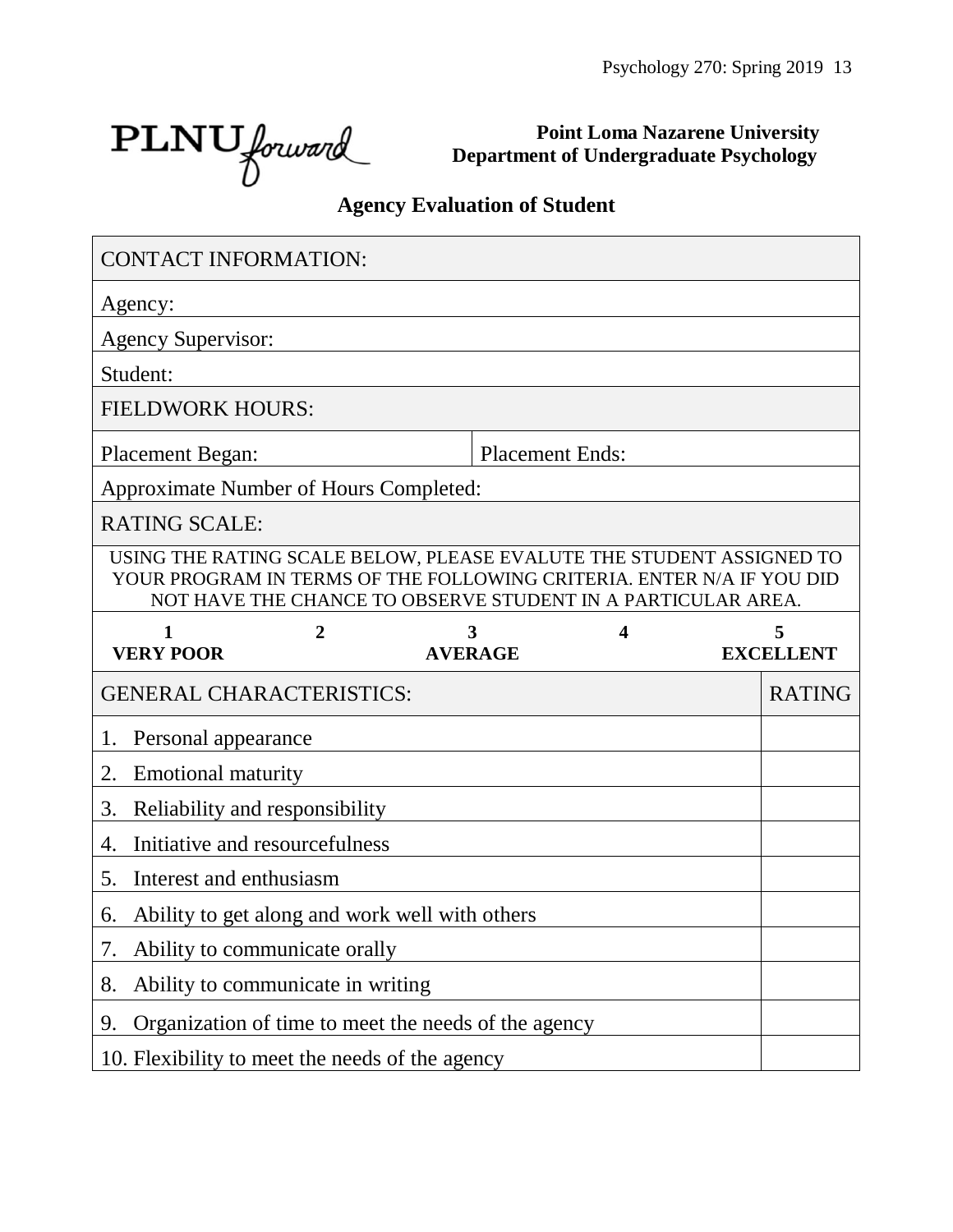| PROFESSIONAL COMPETENCE                                                                                                                                              |            |           |  |  |  |
|----------------------------------------------------------------------------------------------------------------------------------------------------------------------|------------|-----------|--|--|--|
| Active listening skills<br>1.                                                                                                                                        |            |           |  |  |  |
| Ability to establish rapport with others<br>2.                                                                                                                       |            |           |  |  |  |
| 3.<br>Ability to express care, empathy, genuineness, and warmth                                                                                                      |            |           |  |  |  |
| Awareness of professional ethics and ethical decision making<br>4.                                                                                                   |            |           |  |  |  |
| Ability to maintain appropriate boundaries<br>5.                                                                                                                     |            |           |  |  |  |
| Awareness of own strengths and weaknesses<br>6.                                                                                                                      |            |           |  |  |  |
| Ability to relate non-defensively when receiving feedback<br>7.                                                                                                      |            |           |  |  |  |
| Ability to implement feedback received from supervisor<br>8.                                                                                                         |            |           |  |  |  |
| Recognizes problems and reports them to supervisor<br>9.                                                                                                             |            |           |  |  |  |
| 10. Ability to facilitate group activities                                                                                                                           |            |           |  |  |  |
| <b>GLOBAL ASSESSMENT</b>                                                                                                                                             |            |           |  |  |  |
| Please list one or two highly positive attributes of this student:<br>(Agency may attach description of positive attributes if desired)                              |            |           |  |  |  |
|                                                                                                                                                                      |            |           |  |  |  |
| Please list one or two areas where the student could improve or grow:<br>(Agency may attach description of growth areas if desired)                                  |            |           |  |  |  |
|                                                                                                                                                                      |            |           |  |  |  |
| Are there any personality issues that need to be addressed as<br>this student prepares for professional work? If yes, please<br>describe with an attached statement. | $\Box$ Yes | $\Box$ No |  |  |  |
| <b>SIGNATURES</b>                                                                                                                                                    |            |           |  |  |  |
| Signature of Supervisor:<br>Date:                                                                                                                                    |            |           |  |  |  |
| Signature of Student:<br>Date:                                                                                                                                       |            |           |  |  |  |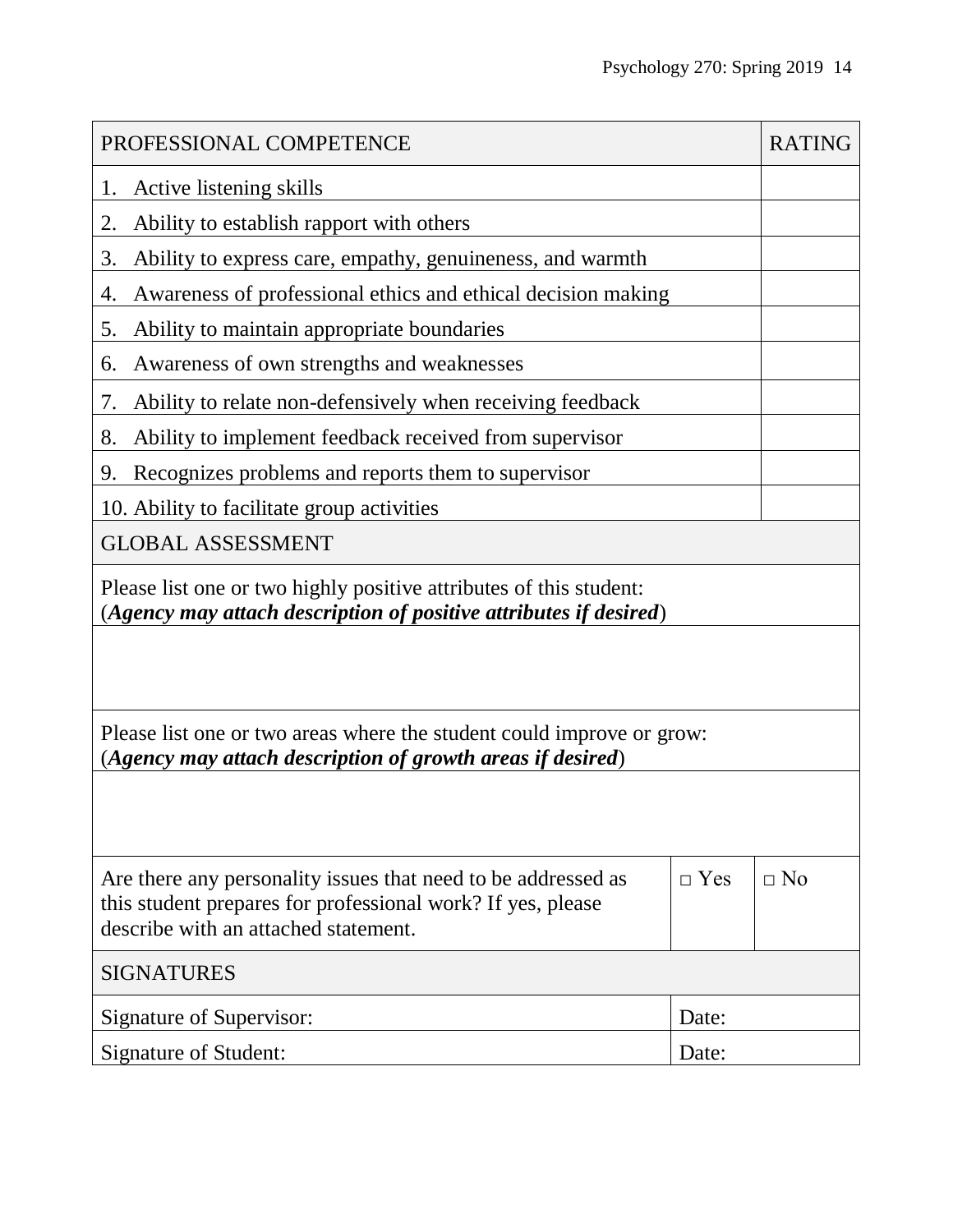$\text{PLNU}_{forward}$ 

**Point Loma Nazarene University Department of Undergraduate Psychology**

## **Student Evaluation of Agency**

| <b>CONTACT INFORMATION:</b>                                                                                                                                               |                                                                         |  |                |                        |                  |
|---------------------------------------------------------------------------------------------------------------------------------------------------------------------------|-------------------------------------------------------------------------|--|----------------|------------------------|------------------|
| Student:                                                                                                                                                                  |                                                                         |  |                |                        |                  |
| Agency:                                                                                                                                                                   |                                                                         |  |                |                        |                  |
| <b>Agency Supervisor:</b>                                                                                                                                                 |                                                                         |  |                |                        |                  |
| <b>FIELDWORK HOURS:</b>                                                                                                                                                   |                                                                         |  |                |                        |                  |
| <b>Placement Began:</b>                                                                                                                                                   |                                                                         |  |                | <b>Placement Ends:</b> |                  |
| <b>Total Number of Hours Completed:</b>                                                                                                                                   |                                                                         |  |                |                        |                  |
| Please rate the percentage of your time spent doing clerical work (please select one):                                                                                    |                                                                         |  |                |                        |                  |
| $\Box$ 0-19%                                                                                                                                                              | $\Box$ 20-39%                                                           |  | $\Box$ 40-59%  | $\Box$ 60-79%          | $\Box$ 80-100%   |
| <b>RATING SCALE:</b>                                                                                                                                                      |                                                                         |  |                |                        |                  |
| USING THE RATING SCALE BELOW, PLEASE EVALUATE YOUR FIELDWORK<br>PLACEMENT IN TERMS OF THE FOLLOWING CRITERIA. ENTER N/A IF NOT<br>APPICABLE TO YOUR FIELDWORK EXPERIENCE. |                                                                         |  |                |                        |                  |
|                                                                                                                                                                           |                                                                         |  |                |                        |                  |
| 1                                                                                                                                                                         | 2                                                                       |  | 3              | 4                      | 5                |
| <b>VERY POOR</b>                                                                                                                                                          |                                                                         |  | <b>AVERAGE</b> |                        | <b>EXCELLENT</b> |
| <b>GLOBAL ASSESSMENT RATINGS</b>                                                                                                                                          |                                                                         |  |                |                        | <b>RATING</b>    |
| Quality of supervision.<br>1.                                                                                                                                             |                                                                         |  |                |                        |                  |
| Frequency of supervision.<br>2.                                                                                                                                           |                                                                         |  |                |                        |                  |
| 3.                                                                                                                                                                        | Opportunities to apply theoretical knowledge of psychology.             |  |                |                        |                  |
| 4.                                                                                                                                                                        | Opportunities to practice skills relevant to the field of psychology.   |  |                |                        |                  |
| 5.                                                                                                                                                                        | Opportunities to learn about the ethics of applied psychological work.  |  |                |                        |                  |
| 6.                                                                                                                                                                        | Opportunities to learn about individuals suffering from mental illness. |  |                |                        |                  |
| 7.                                                                                                                                                                        | Helpfulness and support provided by professional staff.                 |  |                |                        |                  |